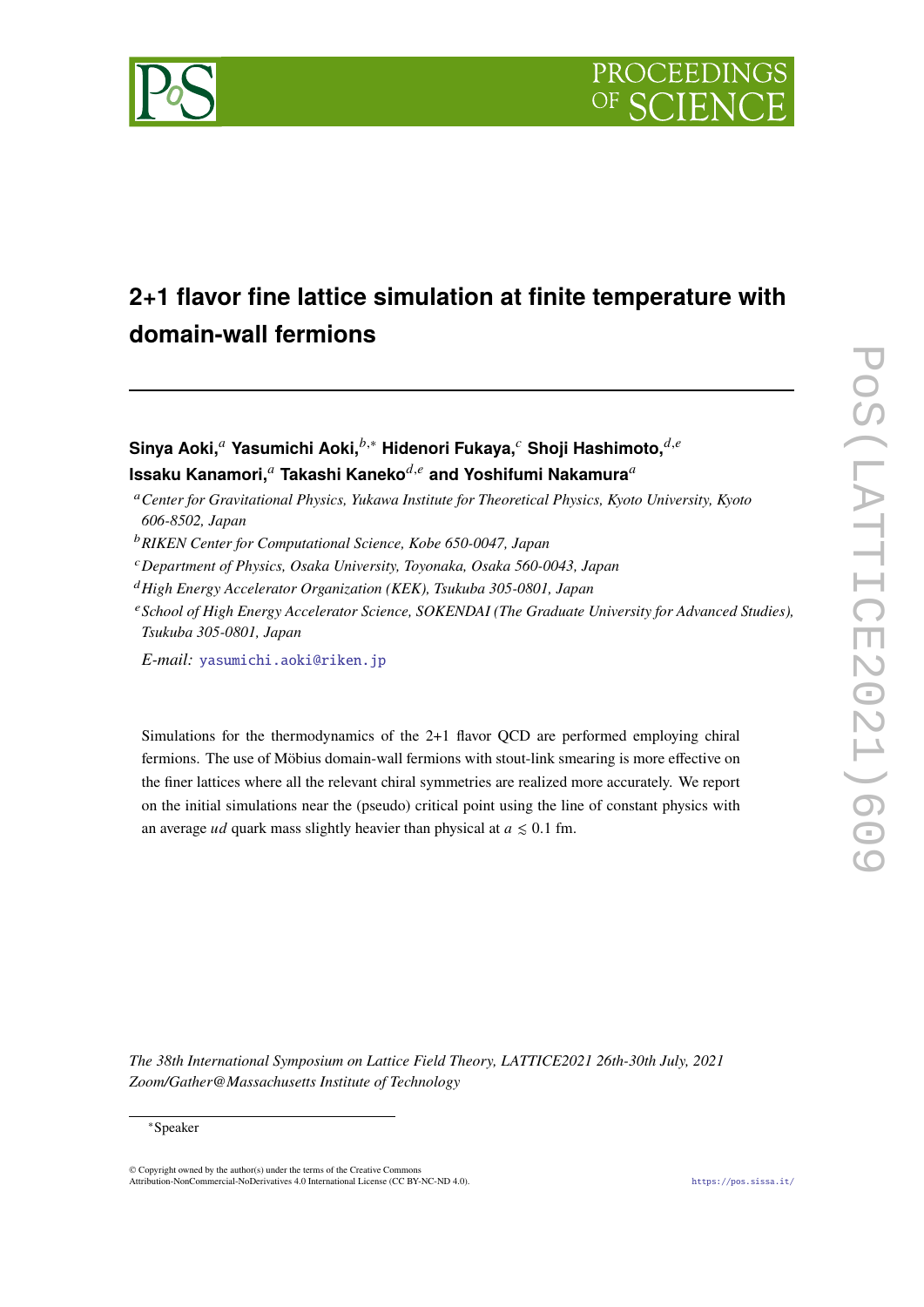## **1. Introduction**

Nature of the phase transition of  $2 + 1$ -flavor QCD is a prime interest as it provides a good approximation of what happens in the real world when the temperature gets high enough to liberate the quark degree of freedom. Especially the "physical point" simulations, where the degenerate ud quark mass is set as their average physical value and strange quark mass is tuned to physical, are useful and have direct relevance for the understanding of the history of the universe and physics in the heavy ion/high energy experiments. These days there have emerged much interests in investigating, not only the physical point, but also extended region like fictitious *ud* chiral limit. More in general, the phase structure of the Columbia plot is getting match attention [\[1–](#page-7-0)[3\]](#page-7-1).

Here we report on the newly started project aiming to study the thermodynamics near the physical point in the Columbia plot using a chiral fermion formulation. There was a study by HotQCD collaboration using domain-wall fermions at a course lattice (with the temporal extent  $N_t = 8$ ) [\[4\]](#page-7-2). In the studies by JLQCD for 2-flavor ( $N_f = 2$ ) QCD [\[5](#page-7-3)[–7\]](#page-7-4) it is shown that the fine lattice simulations are indispensable to maintain the underlining symmetries  $SU(2)$  and  $U(1)$  chiral, especially to study the fate of  $U(1)_A$ . To understand the phase structure near the  $ud$  chiral limit it would be important have good control of these symmetries as the fate of the symmetries could change the order of the transition [\[8\]](#page-7-5). This made us plan the  $N_f = 2 + 1$  flavor simulations using the same setup as  $N_f = 2$ , which uses Möbius domain-wall fermions [\[9\]](#page-7-6) (scale-factor-2 Shamir-type fermions) with the stout-link smearing in the Wilson kernel. Some  $N_f = 2 + 1$  studies have already been done following the same strategy as  $N_f = 2$  where the gauge coupling is fixed and the "ud" mass is changed. The preliminary results have been reported in this conference [\[10\]](#page-7-7). Yet another project using the same action, but with a line of constant physics to change only the temperature, has been started.

In this report, our main focus is to discuss how we obtain and use the line of constant physics of the action we use for the  $N_f = 2 + 1$  QCD. In these studies we fix the domain-wall fermion parameters: the domain-wall height as  $M_5 = 1$  as usual in JLQCD and the 5th dimension size as  $L_s = 12$ . After discussing these setup, some early and preliminary results are shown.

## **2. Scale setting and line of constant physics**

We would like to express the lattice spacing and physical strange quark mass point as functions of the gauge coupling  $\beta$ :  $a(\beta)$  and  $m_s(\beta)$ , where the latter is the strange quark mass in the lattice action. The ratio of strange and average  $ud$  quark mass is known and we can obtain the lattice  $m_{ud}(\beta)$  using the ratio.

### **2.1 Lattice spacing**

We restrict the lattice spacing to be used in this finite temperature study not to be far away from the region used in the zero temperature JLQCD studies. These include the coarsest lattices generated only for an unpublished pilot study  $a \approx 0.095$  fm, as well as finer lattices:  $a \approx 0.08, 0.055, 0.044$ fm. These lattice spacings are determined using  $t<sub>0</sub>$ . In this way we can avoid performing expensive extra zero temperature simulations as much as possible. The left panel of Fig. [1](#page-2-0) shows the results of the lattice spacing.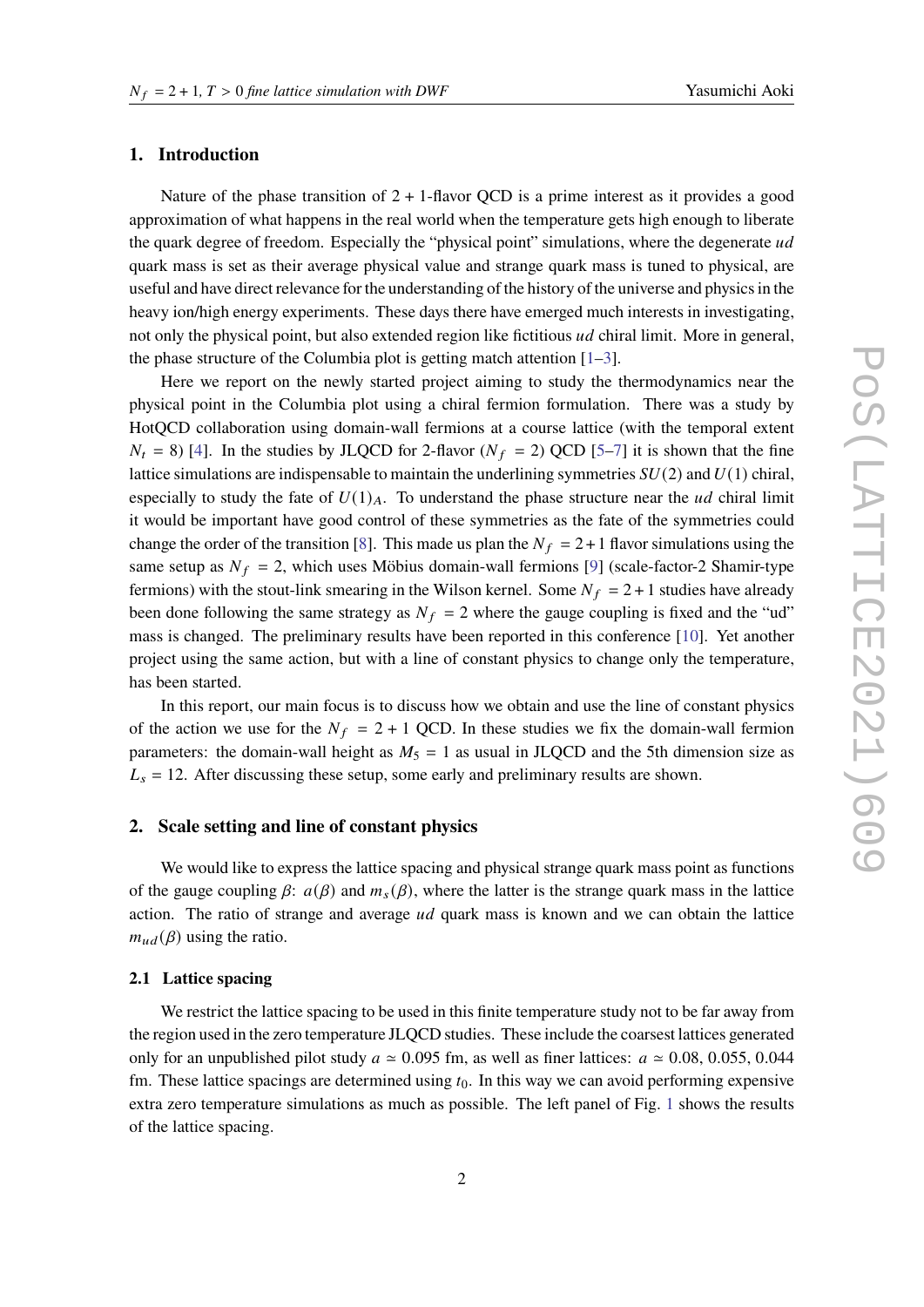<span id="page-2-0"></span>

**Figure 1:** Lattice spacing as a function of  $\beta$  (left) and lattice spacing divided by two-loop scaling as a function of an effective lattice spacing squared (right).

There is a method often used to parameterize the lattice spacing as a function of the gauge coupling using two-loop beta function with correction terms proposed by Edwards et al [\[11\]](#page-7-8),

<span id="page-2-1"></span>
$$
a = c_0 f(g^2)(1 + c_2 \hat{a}(g)^2 + c_4 \hat{a}(g)^4). \tag{1}
$$

where

$$
\hat{a}(g) \equiv \frac{f(g^2)}{f(g_0^2)},\tag{2}
$$

$$
f(g^2) \equiv (b_0 g^2)^{-b_1/2b_0^2} \exp\left(-\frac{1}{2b_0 g^2}\right),
$$
 (3)

$$
b_0 = \frac{1}{(4\pi)^2} \left( 11 - \frac{2}{3} N_f \right), \quad b_1 = \frac{1}{(4\pi)^4} \left( 102 - \frac{38N_f}{3} \right), \tag{4}
$$

 $g^2 = 6/\beta$ ,  $N_f = 3$ ,  $c_0$ ,  $c_2$  and  $c_4$  are free parameters of the fit. We set the reference gauge coupling  $g_0$  from the  $\beta$  value of the second finest lattice  $g_0^2 = 6/4.35$ .  $f(g^2)$  expresses the scaling from the two-loop beta function, which is scheme independent. Beyond two loop, scheme dependence appears and is not convenient for this purpose. The  $c_2$  and  $c_4$  terms are meant to absorb the lattice discretization error. But, in practice they are also playing the role of absorbing the remnant RG scaling beyond two loop, which can be seen in the right panel of Fig. [1,](#page-2-0) where  $a/f(g^2)$  is plotted as a function of  $\hat{a}^2$ . The variation from 11 to 14 is too large to be regarded as a discretization error for domain-wall fermions at  $a < 0.1$  fm. Apart from the role of each terms one wants to check the effectiveness of the formula by looking at this figure. If the linearity is good one does not have to include  $\hat{a}^4$  term in Eq. [1](#page-2-1) to parameterize the lattice spacing. While it turns out that the linearity is marginally good, the fit (shown as dashed line) results in large  $\chi^2/dof = 6.6$ . Therefore, we shall adopt the parameterization using up to  $\hat{a}^4$  (shown as solid line) which gives  $\chi^2/dof = 1.6$ . Resulting  $a(\beta)$  parameterizations have been shown in Fig. [1.](#page-2-0)

The simulation range for our coarser lattice include  $\beta = 4.0$  as the lower edge. The  $a(\beta)$ there is an extrapolation and has up to a few percent systematic uncertainty, estimated through an experiment of omitting the coarsest data to check how the two fits work at the coarsest data point.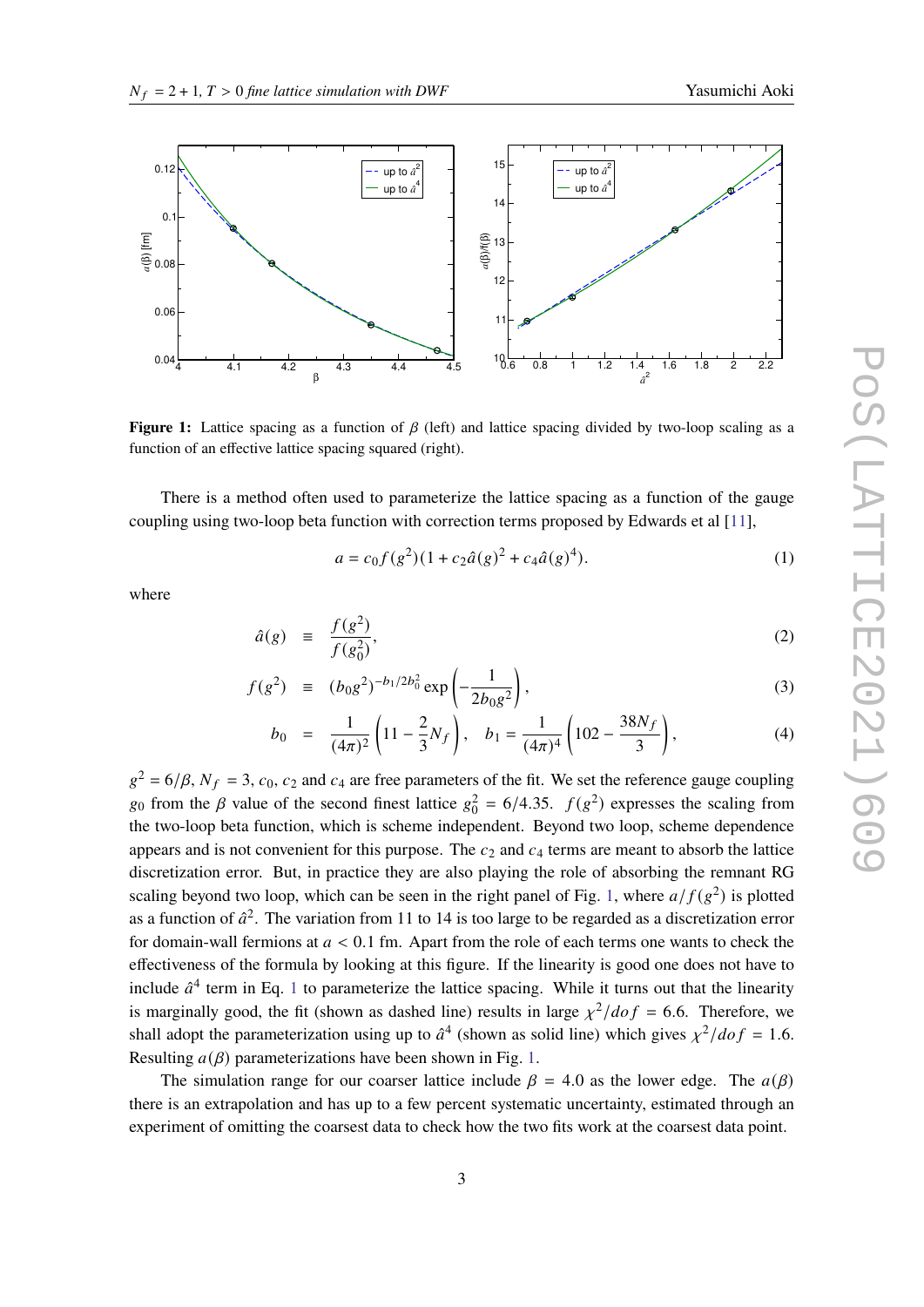#### **2.2 Quark mass**

The values of strange and average up, down quark masses are known to a good precision. To obtain the line of constant physics given the parameterization of the lattice spacing  $a(\beta)$  in the previous subsection, we use the strange quark mass input using the relation,

$$
m_q^R = Z_m m_q^{latt} \cdot a^{-1}(\beta),\tag{5}
$$

where  $m_a^R$  is the dimension-full renormalized quark mass of flavor q. We shall use  $\overline{\text{MS}}$  scheme at the renormalization scale  $\mu = 2$  GeV for the renormalization constant  $Z_m$ . Once a parameterization of the quark mass renormalization factor  $Z_m(\beta)$  is obtained,  $m_q^{latt}(\beta)$  (multiplicatively renormalizable mass in lattice units) may be computed. This is a method alternative to the commonly-used hadronmass input.

We shall use the following numbers for the quark masses for the  $N_f = 2 + 1$  physical point:

<span id="page-3-1"></span>
$$
m_s^R = 92 \text{ MeV} \tag{6}
$$

$$
m_s^R/m_{ud}^R = 27.4, \t\t(7)
$$

based on the FLAG2019 averages [\[12\]](#page-7-9):  $m_s^R = 92.0(1.1)$  and  $m_s^R/m_{ud}^R = 27.42(12)$ .

To determine the bare quark mass  $m_q$  in the domain-wall fermion action, the residual mass  $m_{res}$  due to a finite 5th dimension needs to be subtracted,

$$
m_q^{latt} = m_q + m_{res}.\tag{8}
$$

For  $\beta \ge 4.17$  $\beta \ge 4.17$  $\beta \ge 4.17$  <sup>1</sup> the residual mass is  $m_{res} \le 1$  MeV, which is about the same size of the error in  $m_s^R$ . Therefore we can safely neglect the effect of  $m_{res}$  for the strange quark mass there. The physical *ud* quark mass is larger than the residual mass,  $m_{ud}^R > m_{res}$ . However, the size is comparable as we will see below.

We use  $Z_m$  obtained for the three finer lattice spacings [\[13\]](#page-7-10) and parameterize that as a smooth function of  $\beta$ . Fig. [2](#page-4-0) shows the measured  $Z_m$  and its parameterization  $Z_m(\beta)$  using a method described below.

Let us first determine  $Z_m$  at the scale  $\mu = a^{-1}$  run from  $\mu = 2$  GeV, expecting the large log effect ( $log(a\mu)$ ) is removed. The RG running is performed using NNNLO [\[14\]](#page-8-0) in  $\overline{MS}$  scheme. Resulting  $Z_m(a^{-1})$ , which are shown as red squares, have less  $\beta$  dependence. This  $Z_m(a^{-1})$  may well be expressed in a polynomial of  $g^2$  with  $Z_m(a^{-1}) \to 1$  in the continuum limit

$$
Z_m(a^{-1}) = 1 + \hat{c}_1 g^2 + \hat{c}_2 g^4 + \cdots
$$
 (9)

Therefore we adopt a fit which is an expansion in  $\beta^{-1}$ .

$$
Z_m(a^{-1}) = 1 + c_1 \beta^{-1} + c_2 \beta^{-2}.
$$
 (10)

The fit result is shown as a brown dashed line. From this result one can obtain  $Z_m(2 \text{ GeV})$  at arbitrary  $\beta$  values by applying the NNNLO running, which are shown as a green solid line obtained with the  $a(\beta)$  parameterization with Eq. [\(1\)](#page-2-1).

<span id="page-3-0"></span> $1\beta = 4.17$  is expected to be in the transition region of the  $N_t = 16$  lattice at physical quark masses.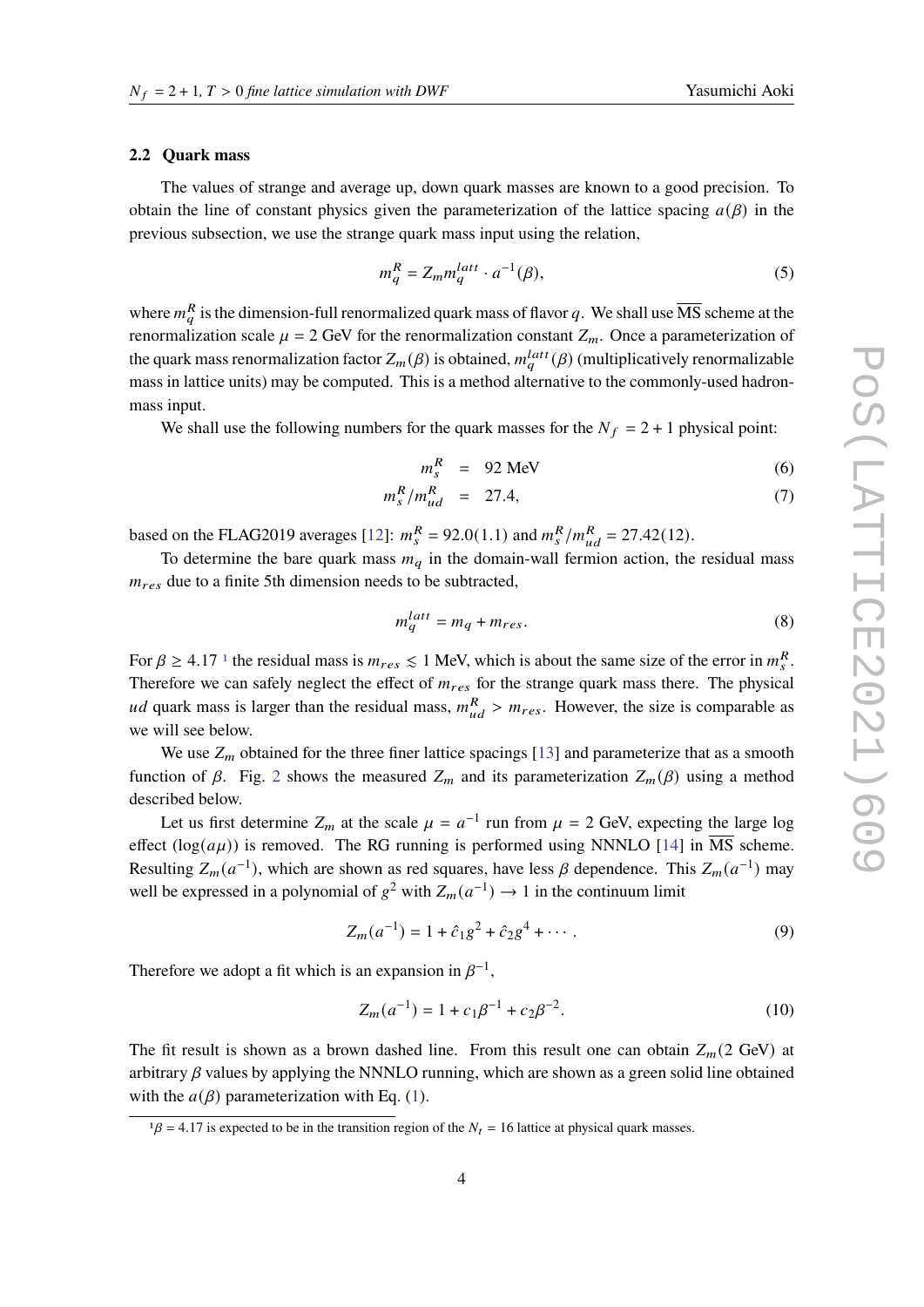

<span id="page-4-0"></span>

**Figure 2:** Renormalization factor plotted as a function of  $\beta$  at 2 GeV (black) and that run to  $\mu = a^{-1}$  using MS NNNLO running. Interpolation for the red squares is done through the fit with second-order polynomial in  $g^2 \propto \beta^{-1}$ . Then it is run again to  $\mu = 2$  GeV using the  $a(\beta)$  parameterization with  $O(\hat{a}^4)$ .

<span id="page-4-1"></span>

**Figure 3:** Line of constant physics for  $m_s^{latt}$  (left). Line of constant physics for  $m_s^{latt}$ , 0.3 $m_s^{latt}$ , 0.1 $m_s^{latt}$ and  $m_{ud}^{latt}$  in comparison with the residual quark mass (right).

Using the parameterizations  $a(\beta)$  and  $Z_m(\beta)$  and the inputs Eq. [\(7\)](#page-3-1)  $m_s^{latt}(\beta)$  is determined and plotted in the left panel of Fig. [3.](#page-4-1) The right panel shows that with log-y scale, together with  $m_{ud}^{latt}(\beta)$  determined from  $m_s^{latt}(\beta)$  with Eq. [\(7\)](#page-3-1), as well as  $\alpha m_s^{latt}$  with  $\alpha = 0.3$  and 0.1. The residual quark mass computed on the three ensembles are also shown. [2](#page-4-2)

## **3. Early results**

In this section some early and preliminary results are shown. We use the scale setting and line of constant physics obtained in the previous section to simulate finite temperature QCD with fixed quark masses in physical unit and with varying temperature.

<span id="page-4-2"></span><sup>&</sup>lt;sup>2</sup>The  $m_{res}$  data are of  $(\beta, m_s, m_{ud}) = (4.10, 0.039, 0.012), (4.17, 0.04, 0.007), (4.35, 0.018, 0.0042)$ . The first one is newly computed and the others are from Ref. [\[15\]](#page-8-1).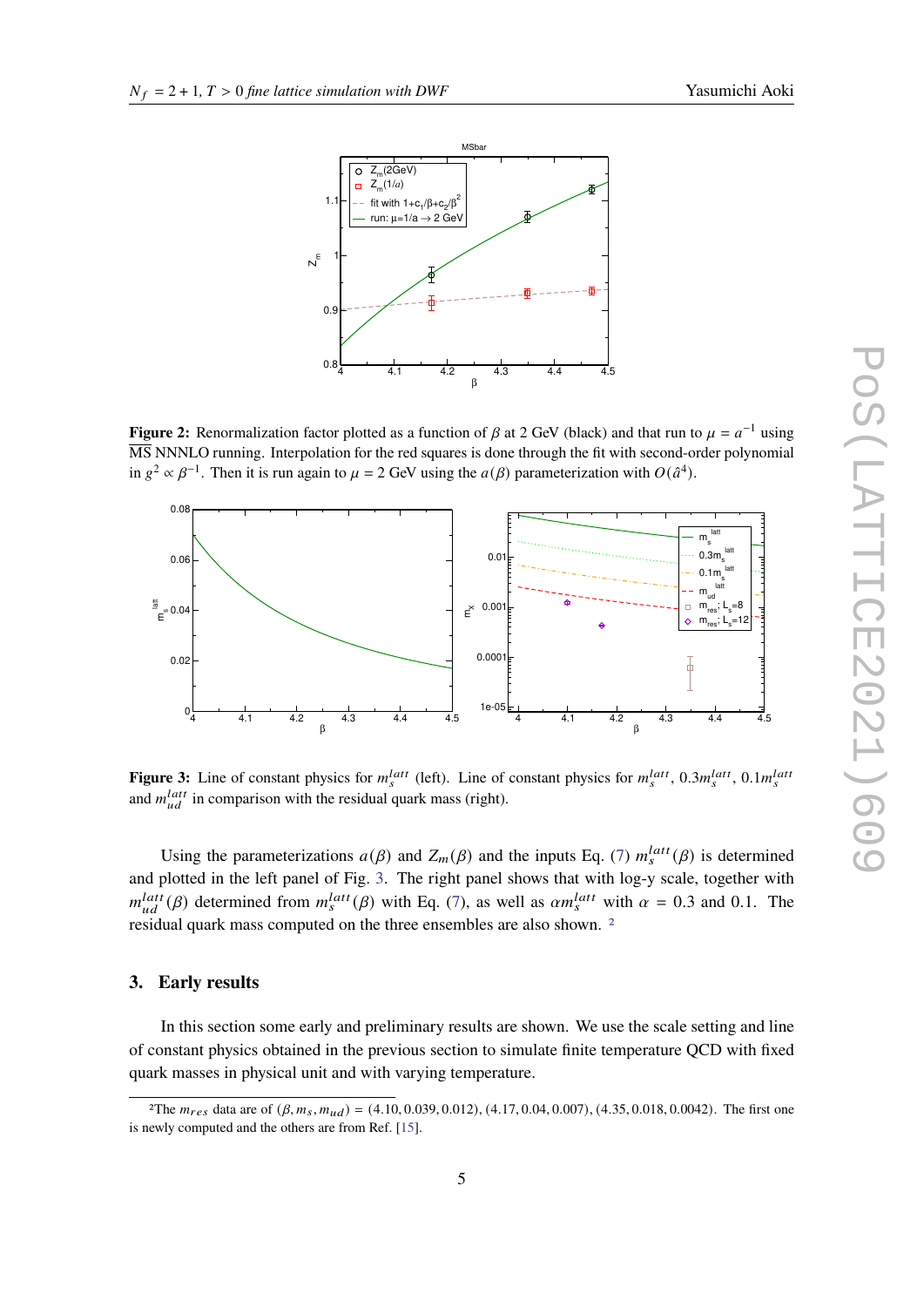<span id="page-5-0"></span>

<span id="page-5-1"></span>**Figure 4:** Temperature as a function of  $\beta$  for different temporal lattice size  $N_t$ . Target  $T - \beta$  trajectories are shown as T1 for  $N_t = 12$  and T2 for  $N_t = 16$ . Expected transition regions are marked as (a), (c) for  $m_l = 0.1 m_s$ , and (b) for physical *ud* quark mass.



**Figure 5:** Variance of the iteration count of conjugate gradient for the light quark solver in the molecular dynamics at  $N_t = 12$  as a function of temperature.

We adopt temporal size  $N_t = 12$  and 16. The temperature -  $\beta$  trajectories of interest are shown in Fig. [4.](#page-5-0)

The strange quark mass is always tuned as physical (Eq.  $(7)$ ). The simulated average ud quark mass is set as one tenth of the strange for the moment ( $m_l = m_s/10$ ). Note that for now we neglect the effect of  $m_{res}$ . The effect will be larger for coarser lattices and for smaller quark masses with a fixed  $L_s$ .

Figure [5](#page-5-1) shows the variance of the iteration count of conjugate gradient for the light quark solver in the hybrid Monte Carlo simulations at  $N_t = 12$ . As a first step we have chosen rather small aspect ratio of spatial and temporal lattice sizes as  $N_s/N_t = 2$ . It develops a peak around  $T \approx 170$ MeV, which turns out to be consistent with the observation in a pilot study with fixed  $\beta = 4.17$ and varying  $m_l$ . This quantity may be used as an indicator of the transition as it should have a correlation with the fluctuation of physical quantities. It is useful in pinning down the transition region prior to performing various measurements on the configurations.

Figure [6](#page-6-0) plots the topological susceptibility at  $N_t = 16$  computed using a gluonic definition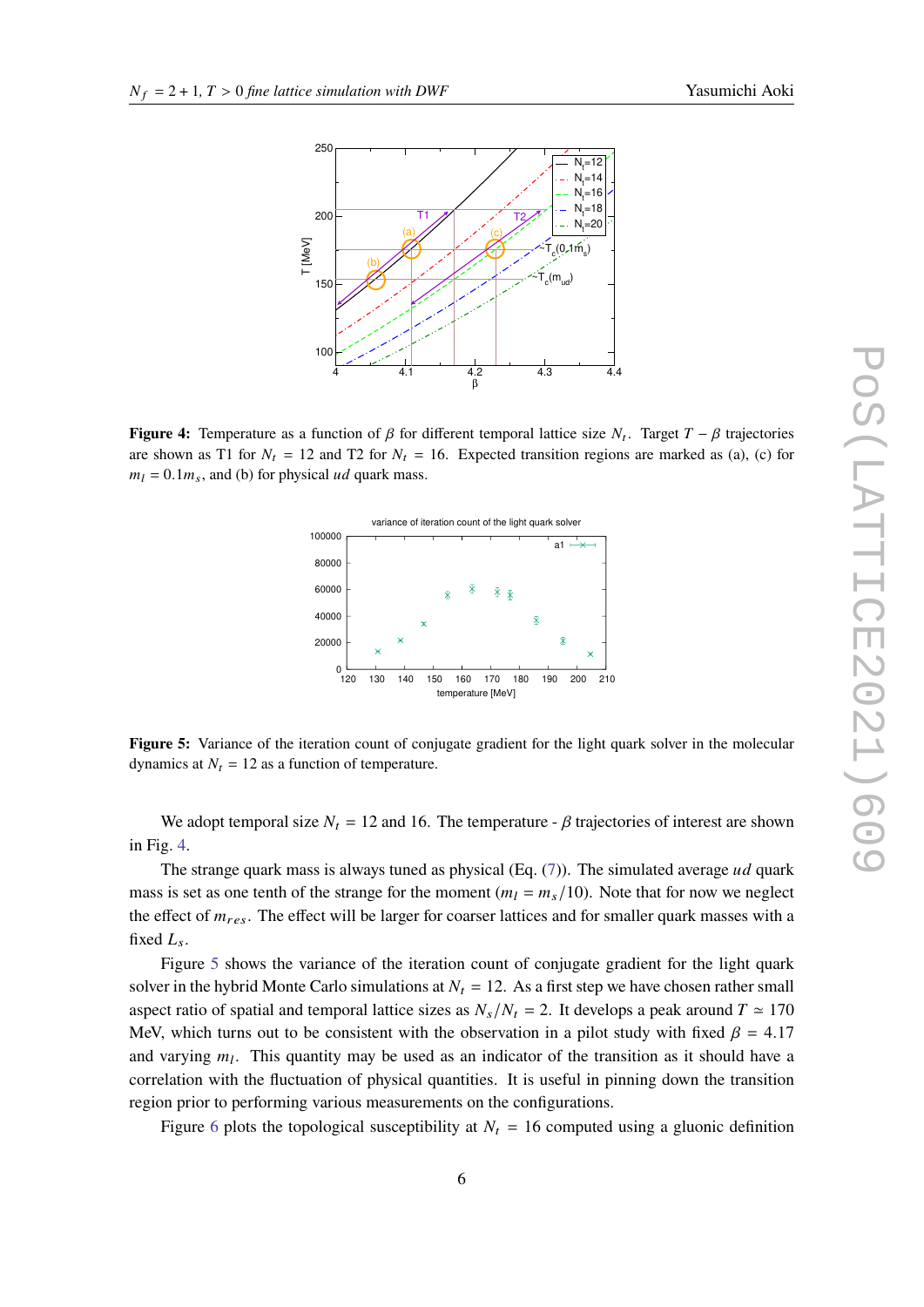

<span id="page-6-0"></span>

**Figure 6:** Topological susceptibility as a function of temperature for  $N_t = 16$  and with the line of constant physics,  $m_l = m_s/10$ .

with a cooling using the Wilson flow. Horizontal lines indicate the central value and error in the zero temperature [\[16\]](#page-8-2). At the low temperature region in this figure the  $m_{res}$  effect is getting sizable as this quantity is sensitive to the change of the quark mass. The correction due to the  $m_{res}$  effect is important in this region, which is yet to be determined.

## **4. Summary and Outlook**

In this article a status report was provided on the systematic investigation of the  $2 + 1$ -flavor finite-temperature QCD transition using Möbius domain-wall fermions at fine lattices up to  $N_t = 16$ . The line of constant physics has been determined, with which a series of simulations have been performed aiming to get physics at the  $ud$  quark mass being one tenth of the strange ((a) and (c) regions in Fig. [4\)](#page-5-0). Various measurements of the fermionic observables are now underway, which will be used to determine the (pseudo) critical point and related physics around that. Understanding the size of  $m_{res}$  around  $\beta = 4$ , which is the lower edge of our finite temperature simulations, and its correction to the physical quantities are important especially for the coarser lattice ( $N_t = 12$ ). With that further study with lowering the light quark mass will be sought, using on-going simulations in the range (b) in Fig. [4.](#page-5-0)

## **Acknowledgments**

This work is supported by MEXT as "Program of Promoting Researches on the Supercomputer Fugaku" (Simulation for basic science: from fundamental laws of particles to creation of nuclei) JPMXP1020200105, with HPCI project Nos. hp200130 and hp210165 through that the following computers were used: the supercomputer Fugaku provided by the RIKEN Center for Computational Science, Oakforest-PACS provided by JCAHPC, and Polaire and Grand Chariot at Hokkaido University. This work is also supported in part by JSPS KAKENHI Grant No. 20H01907. We acknowledge the use of Grid<sup>[3](#page-6-1)</sup> and its extension for A64FX processors [\[17\]](#page-8-3) to generate the finite

<span id="page-6-1"></span><sup>3</sup>https://github.com/paboyle/Grid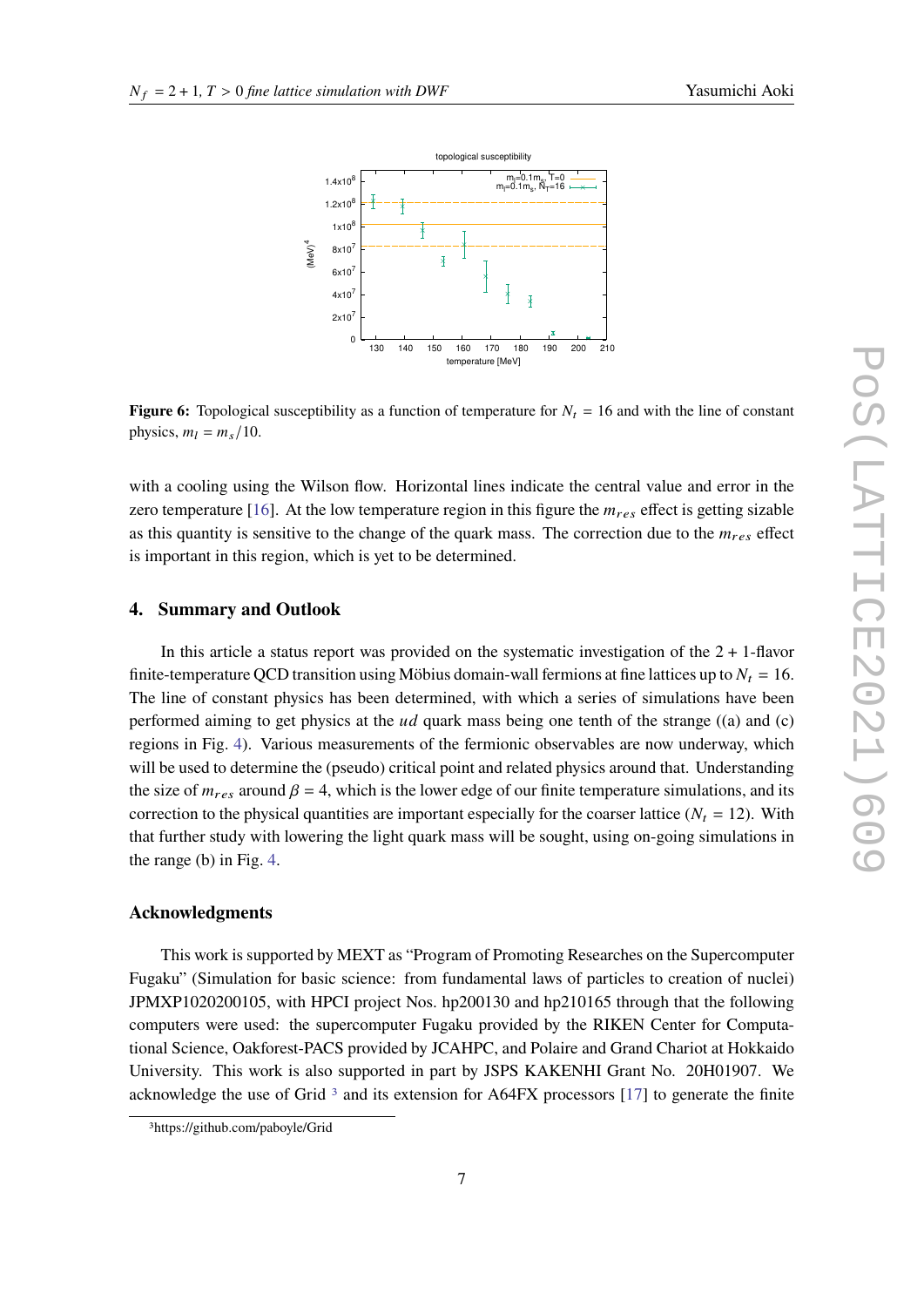temperature configurations used in this study. We thank N. Meyer and T. Wettig for discussions on the use of Grid for A64FX. For the measurements for the new data in this study, the following code packages were used: BQCD<sup>[4](#page-7-11)</sup>, Bridge++<sup>[5](#page-7-12)</sup>, and Hadrons<sup>[6](#page-7-13)</sup>.

## **References**

- <span id="page-7-0"></span>[1] O. Philipsen, *Constraining the phase diagram of QCD at finite temperature and density*, *[PoS](https://doi.org/10.22323/1.363.0273)* **[LATTICE2019](https://doi.org/10.22323/1.363.0273)** (2019) 273 [[1912.04827](https://arxiv.org/abs/1912.04827)].
- [2] J. Guenther, An overview of the QCD phase diagram at finite T and  $\mu$ , these proceedings (Plenary talk presented in Lattice 2021) .
- <span id="page-7-1"></span>[3] A. Lahiri, *Aspects of finite temperature QCD approaching the chiral limit*, *these proceedings* (Plenary talk presented in Lattice 2021) .
- <span id="page-7-2"></span>[4] HorQCD collaboration, *The chiral transition and*  $U(1)_A$  *symmetry restoration from lattice QCD using Domain Wall Fermions*, *Phys. Rev.* **D86** [\(2012\) 094503](https://doi.org/10.1103/PhysRevD.86.094503) [[1205.3535](https://arxiv.org/abs/1205.3535)].
- <span id="page-7-3"></span>[5] A. Tomiya, G. Cossu, S. Aoki, H. Fukaya, S. Hashimoto, T. Kaneko et al., *Evidence of effective axial U(1) symmetry restoration at high temperature QCD*, *[Phys. Rev.](https://doi.org/10.1103/PhysRevD.96.034509)* **D96** (2017) [034509](https://doi.org/10.1103/PhysRevD.96.034509) [[1612.01908](https://arxiv.org/abs/1612.01908)].
- [6] JLQCD collaboration, *Study of the axial U(1) anomaly at high temperature with lattice chiral fermions*, *[Phys. Rev. D](https://doi.org/10.1103/PhysRevD.103.074506)* **103** (2021) 074506 [[2011.01499](https://arxiv.org/abs/2011.01499)].
- <span id="page-7-4"></span>[7] JLQCD collaboration, *Role of axial U(1) anomaly in chiral susceptibility of QCD at high temperature*, [2103.05954](https://arxiv.org/abs/2103.05954).
- <span id="page-7-5"></span>[8] R.D. Pisarski and F. Wilczek, *Remarks on the chiral phase transition in chromodynamics*, *Phys. Rev.* **D29** (1984) 338.
- <span id="page-7-6"></span>[9] R.C. Brower, H. Neff and K. Orginos, *The Möbius domain wall fermion algorithm*, *[Comput.](https://doi.org/10.1016/j.cpc.2017.01.024) [Phys. Commun.](https://doi.org/10.1016/j.cpc.2017.01.024)* **220** (2017) 1 [[1206.5214](https://arxiv.org/abs/1206.5214)].
- <span id="page-7-7"></span>[10] K. Suzuki et al., *Axial U(1) symmetry at high temperatures in*  $N_f = 2 + 1$  *lattice QCD with chiral fermions*, *these proceedings* (Parallel talk presented in Lattice 2021) .
- <span id="page-7-8"></span>[11] R.G. Edwards, U.M. Heller and T.R. Klassen, *Accurate scale determinations for the wilson gauge action*, *Nucl. Phys.* **B517** (1998) 377 [[hep-lat/9711003](https://arxiv.org/abs/hep-lat/9711003)].
- <span id="page-7-9"></span>[12] Flavour Lattice Averaging Group collaboration, *FLAG Review 2019: Flavour Lattice Averaging Group (FLAG)*, *[Eur. Phys. J. C](https://doi.org/10.1140/epjc/s10052-019-7354-7)* **80** (2020) 113 [[1902.08191](https://arxiv.org/abs/1902.08191)].
- <span id="page-7-10"></span>[13] JLQCD collaboration, *Renormalization of domain-wall bilinear operators with short-distance current correlators*, *[Phys. Rev. D](https://doi.org/10.1103/PhysRevD.94.054504)* **94** (2016) 054504 [[1604.08702](https://arxiv.org/abs/1604.08702)].

<span id="page-7-11"></span><sup>4</sup>https://www.rrz.uni-hamburg.de/services/hpc/bqcd.html

<span id="page-7-12"></span><sup>5</sup>https://bridge.kek.jp/Lattice-code/

<span id="page-7-13"></span><sup>6</sup>https://github.com/aportelli/Hadrons